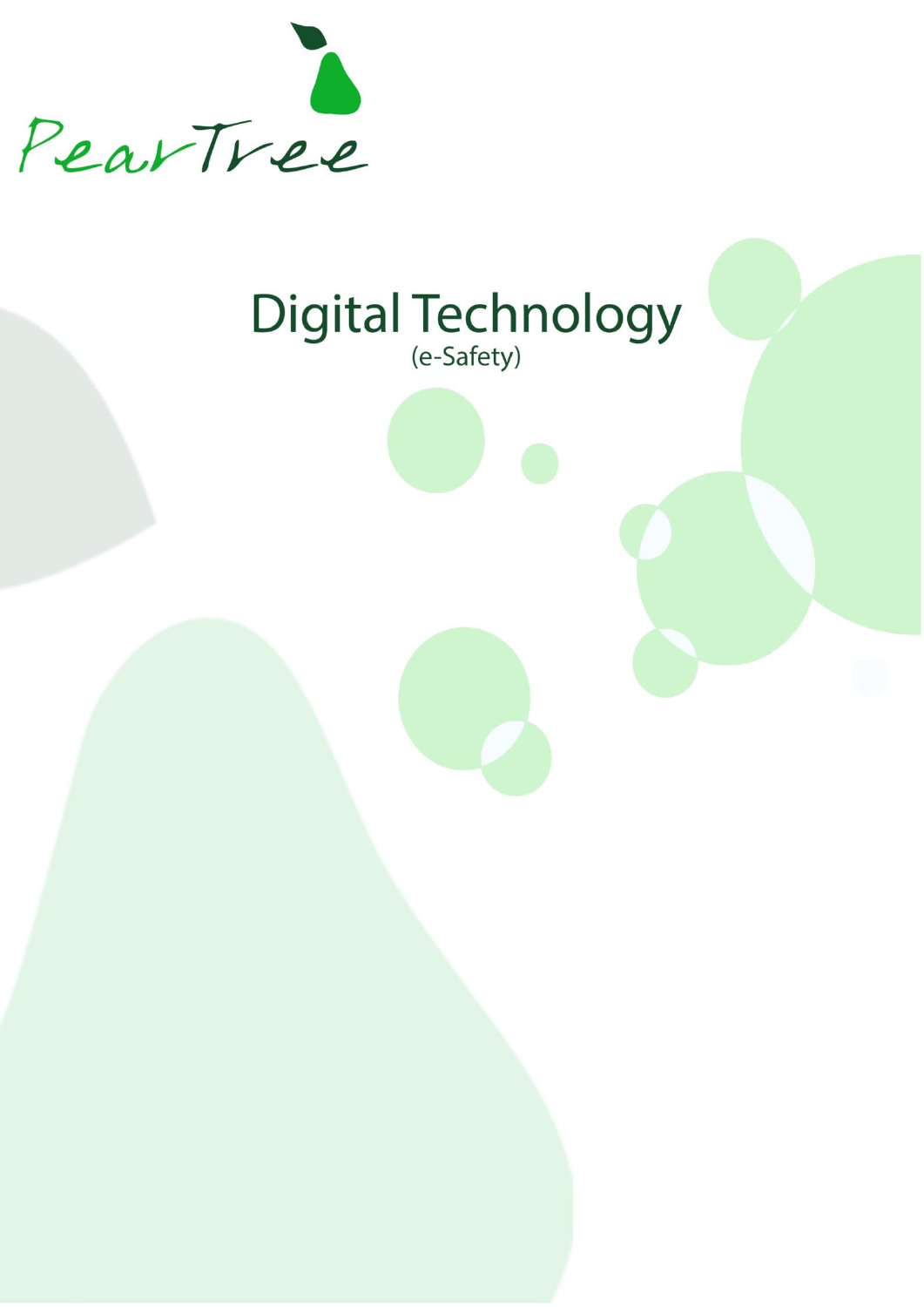#### **Introduction**

Protecting young people from e-bullying and the dangers of the digital world has become much more relevant recently with a number of high profile incidents that have been in the press. As a result the Pear Tree management team has spent some time researching this subject and organising training with a consultant to ensure we have the up to date information required to keep our staff informed and our young people safe.

The following document is designed to bring together the information currently held in different policies and procedures, bringing it under one e-safety document.

It must be remembered that abuse and bullying of any kind happens within a context and that technology has added another dimension to the tools available to those that abuse others, and another level of concern for those that were and are already vulnerable. The abusers are more powerful and the vulnerable more vulnerable, therefore the importance of empowering the vulnerable giving them the coping skills, self protection skills and pragmatic advice to deal with how they interact with the world around them and reinforcing the foundation of general life skills should not be underestimated.

Therefore, the advice in other documents on dealing with disclosures of abuse and confronting bullying are still relevant and should be remembered and considered separately when required.

This is a constantly changing world as new technology develops and is embraced by all. But the principals of right and wrong transcend the centuries without alteration. As long as we remember this and are not blinded by science, continue to use our moral code, we should be able to deal with our digital codes and dilemmas!

David Bartlett, June 2013. Reviewed October 2019/November 2020/November 2021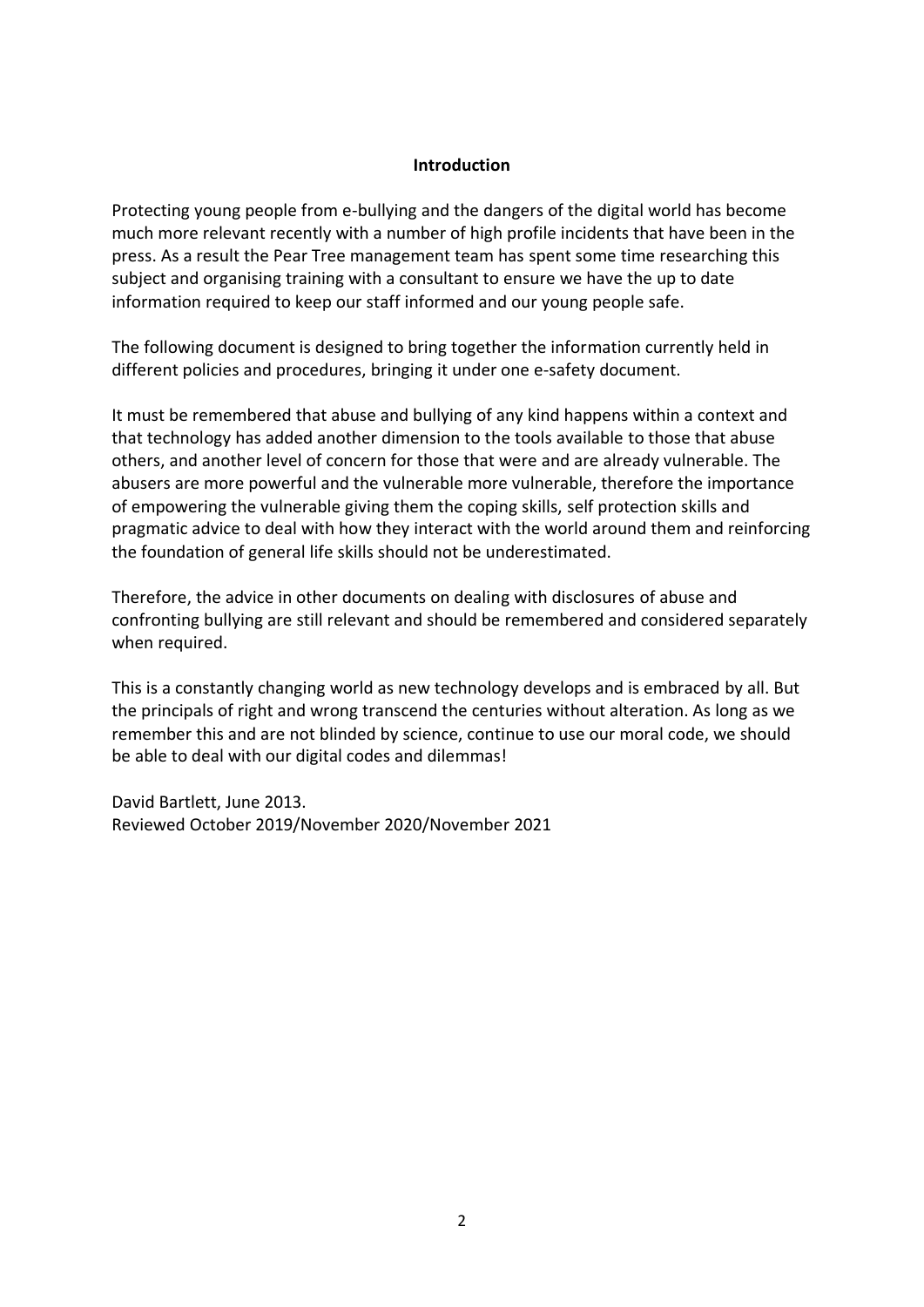# **Contents**

#### **Guidance and Good Practice**

- 1. General Computer Use
- 2. Internet Use
- 3. Watching Videos
- 4. Use of Electronic games
- 5. Age appropriate games
- 6. Policy on pornographic material
- 7. Advice regarding mobile phones
- 8. Digital Imaging
- 9. Disposal of IT equipment

#### **Employee Handbook**

- 10. Virus Protection Procedure
- 11. Use of Computer Equipment
- 12. E-Mail and Internet Policy
- 13. Social Media Policy

#### **E-Safety Coordinators are:**

The Manor: Gary Ramsbottom The Sycamores: Steven Sturman Oakwood House: Diana Hewick-Crawford Heather House: Sean Cooper Penally: Lesley Holywell Holly Tree House: Steven Bradwell Pear Tree School @ Toy Top Farm: Fiona Corner/Philip Tebbs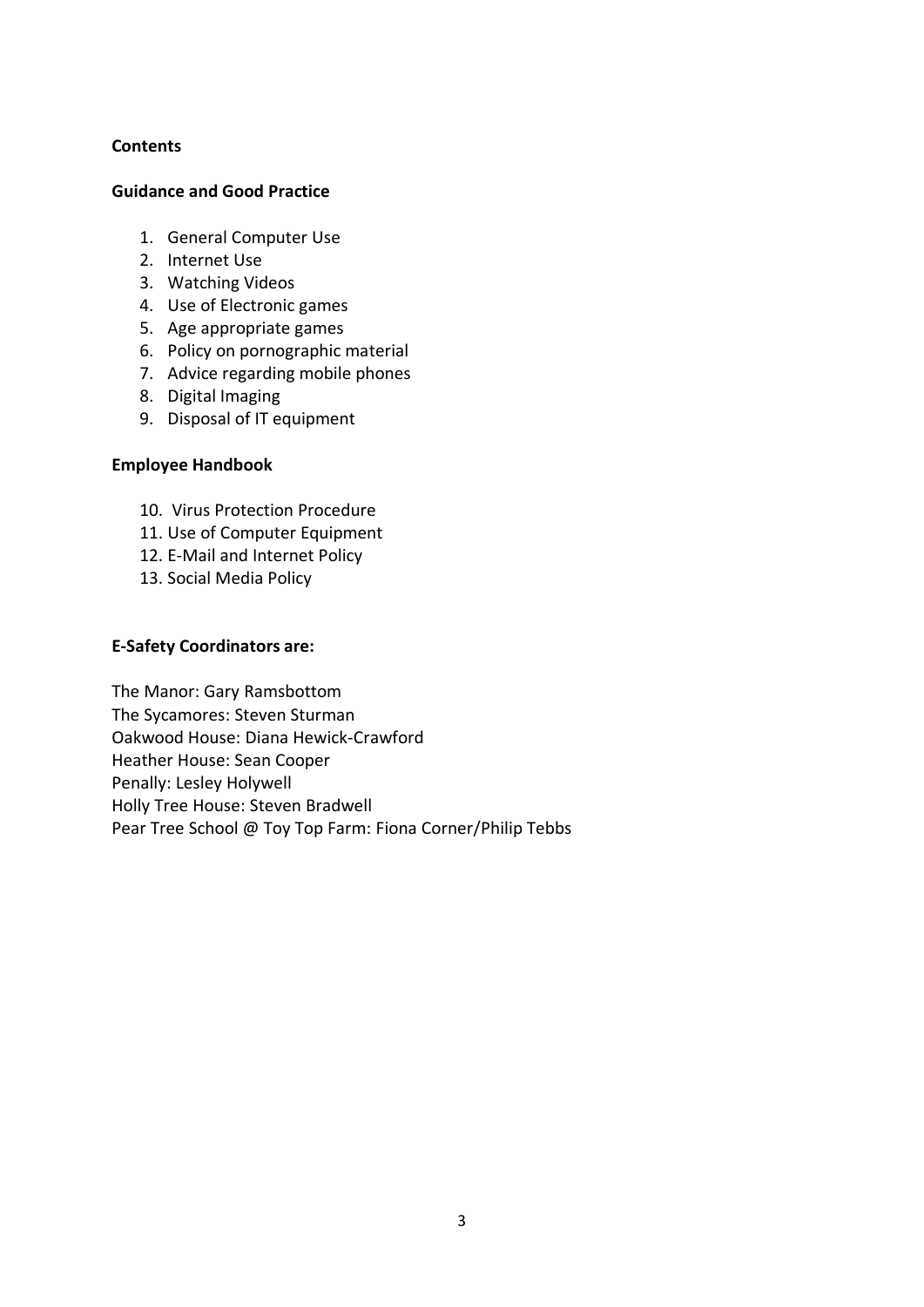# **General Computer Use**

Staff should ensure that permission is sought prior to young people using the computer, so usage and content can be monitored. This should be explained to all young people in a recorded session.

Do not allow food or drink to be consumed when young people are using the computer and/or allow such items to be placed on the computer station.

Staff to be aware that young people may need to have access to CD's or USB drives. Staff should provide disks if required for schoolwork. If young people are using their own disks/CD's can staff be aware that they may contain viruses and check who issued this equipment.

Remember that any removable drives need to be removed before shutting down the computer. Staff to ensure that the young people adhere to this to prevent any corruption of the disc or hard drive during the shutting down process.

Staff to ensure young people know how to switch off the computer in the correct way. The computer should not be moved or removed without the approval of the Registered Manager.

Staff to ensure that the computer is reserved for the use of home/school work before any other activity.

## **Internet Use**

Use of the internet by the young people who reside in the home. As carers' you should liaise when Head Office to ensure that parental controls are set to the appropriate age and appropriate time restrictions enabled. Also, that appropriate filters are installed to control the type of sites that are visited and that the effectiveness of these filters are monitored and that they are updated regularly and recorded.

If Internet use is monitored this is done via Netnanny and a log is held centrally of all internet searches, within the last 30 days, it can be accessed if required for the purposes of inspection or investigation. The log contains details of the search, the name of the young person, the device, date and time.

The modem for the cable connection or the modem for the wireless connection to the internet is to be in the staff room when possible, or the network access information removed. When a young person asks to use the internet, if NetNanny is used, they must be witnessed logging on to their own parental control account. When they are finished it must be witnessed/checked that they have logged out of their own parental control account.

When possible, if a child or young person has access to a personal device that can obtain access to the internet, the device must contain suitable filters and or restrictions.

The following should be discussed with the young people in a recorded session: -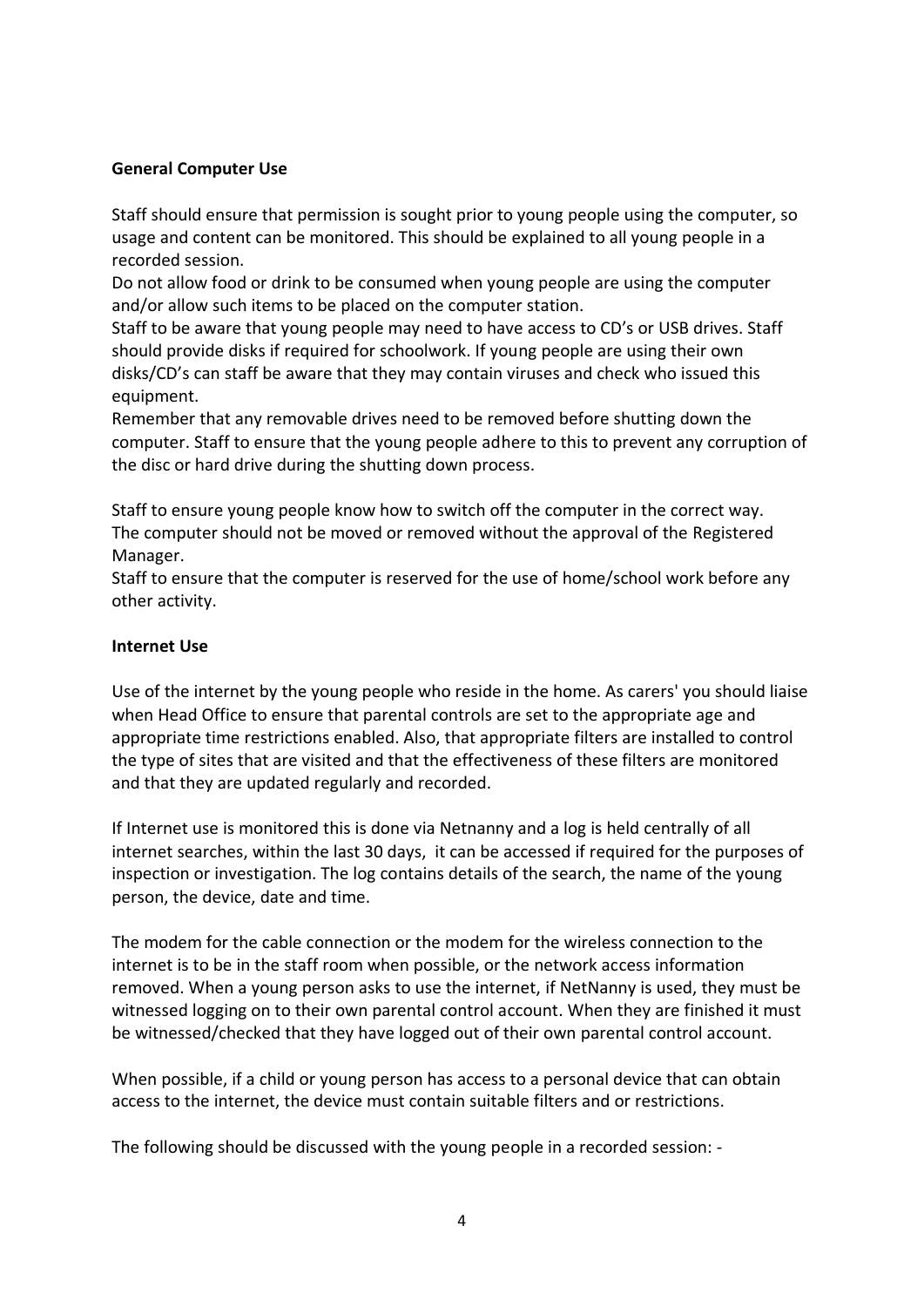Staff to ensure the young person always seeks permission prior to using the Internet. If any specific concerns, usage and content should be monitored.

Whilst supervising Internet usage, if staff notice or are made aware that a young person has received nasty, rude or suggestive e-mails, they should report this to manager and the young people should be advised not to respond.

Young people need to be informed of the dangers of using the Internet and that they should never give out any personal information including address, telephone number, school etc. Young people need to be aware that they should never give anyone their photograph or Bank details.

Computers and parental controls/content filters are password protected to the individual user. Young people need to be informed by a member of staff of the password and never to give out this password to anyone as others could use it inappropriately.

Staff to inform young people that they should never meet anyone they have chatted to over the Internet. Young people need to be made aware of the dangers of 'chat' rooms and social networking websites.

Staff to inform young people of the risks of viruses whilst using the computer or the Internet and ensure that young people do not open attachments. Attachments should be saved to a disc. After doing so, they can then virus scan the document before opening it. This will enable any virus to be detected before they have an opportunity to corrupt the computer.

Staff to be vigilant when young people are using the Internet. Young people should not have unlimited access to the computer/Internet and should be supervised if necessary whilst using the Internet.

Staff should be available to assist young people if required. If staff cannot assist a young person because they lack the necessary skill/understanding of the Internet, please seek appropriate guidance.

Staff to ensure that the computer screen can be seen at all times — it should not be hidden from view.

Staff to ensure the computer is turned off after use.

Use of the Internet should be regularly discussed by staff in young people's house meetings and individually. This will provide both staff and young people with an opportunity to discuss the benefits and advantages of having Internet access. In addition, both dangers and disciplinary measures for the misuse of the Internet can be discussed.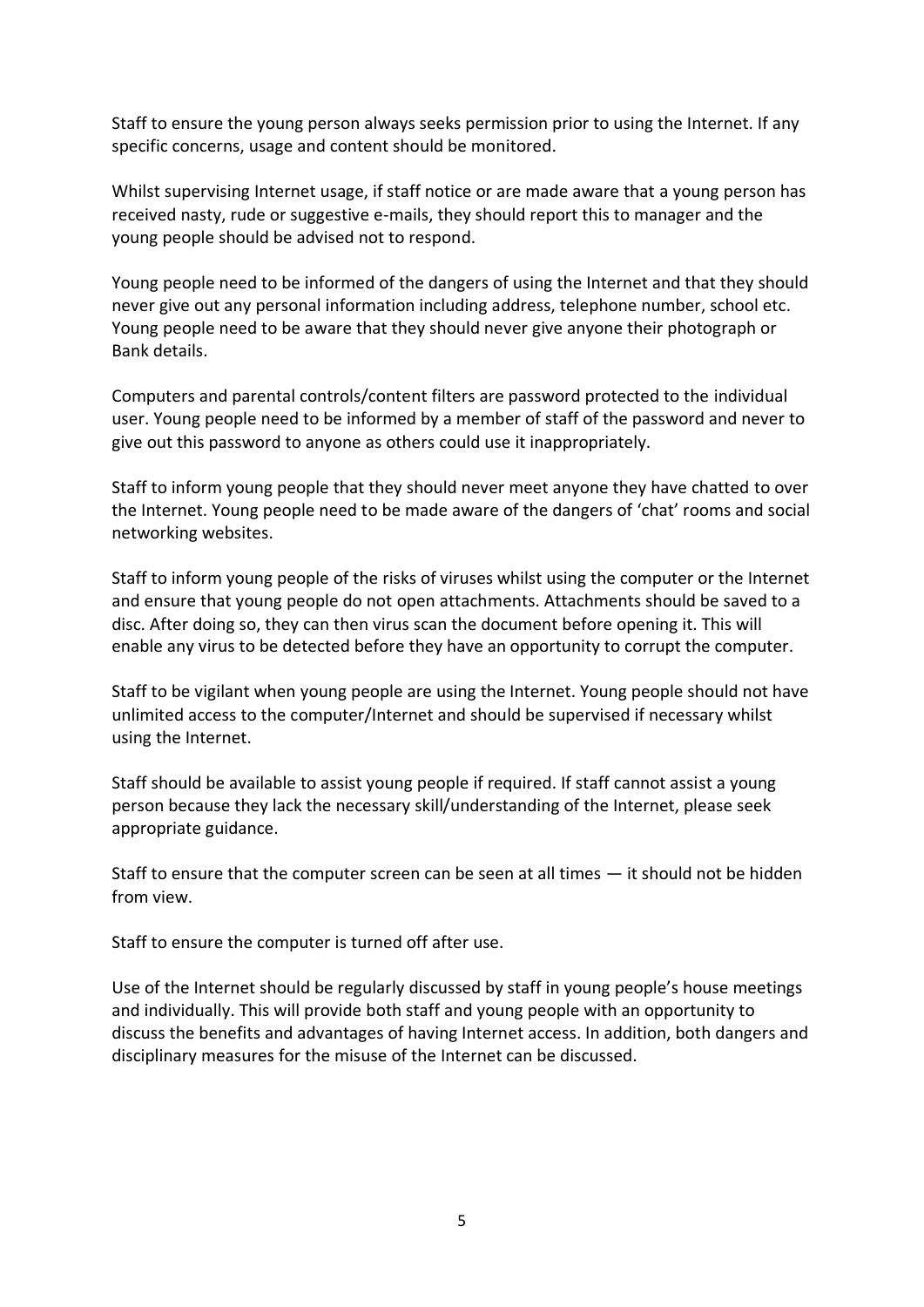# **Watching movies**

Everything we provide for children must be considered within the context of Pear Tree's recovery programme. It is part of that philosophy that we promote age-appropriate activities and this must apply when watching movies on television, hired or streamed movies or buying movies for a child's present.

Any movie being viewed by the children must be age-appropriate and this is determined by the advice given on the label, i.e. 12, 15, 18. It is unacceptable for a child to be shown a movie if they are under the age restriction that applies. This is detrimental in a number of ways, not only from the content of the video, but also from the fact that we promote a respect for authority and guidance and, in these circumstances, it would be outside what is considered to be the advice given.

We insist that respect is given to the 9.00 p.m. British broadcasting watershed and therefore common sense will dictate that the greater the length of time after 9.00 p.m. the presentation is shown is, by some way, meant to give guidance as to the appropriateness of viewing. Therefore, it makes sense that if programmes are recorded after the watershed, that consideration be given as to whether or not it is appropriate for younger children to watch, e.g. recordings at 9.00 p.m. or afterwards would not be appropriate for any younger child to watch and consideration should be given as to whether or not they are suitable for teenagers depending on their maturity and the appropriateness of the programme.

We must also remind people that the term "PG" makes reference to parental guidance. With younger children, any movies or programmes rated PG should be watched with an adult where areas of difficulty may be explained to the child by the adult or the adult should have the opportunity to view the programme beforehand and decide on its appropriateness. It does not automatically mean that the film is appropriate for a child to view without any consideration given to the issues that may be raised by the programme/movie.

# **Use of Electronic Games**

Young people are now spending more and more time using these types of games to occupy their spare time. As professional carers we have a responsibility to ensure that each game is used responsibly. All games and packaging should be checked for health warnings, these warnings should then be followed or the young person should be advised of the warning. Dependant on the maturity and level of understanding of the young person, the warning should be enforced or advice given and the young person be allowed to make their decision, then their decision recorded in the daily log.

# **Age appropriate games (PEGI)**

As with the previous policy it is Pear Tree's philosophy to promote respect to the advice that is given. Computer games often hold such advice **(PEGI)** and, whilst at the time of writing this policy it is currently a voluntary code, it is nonetheless advice that should be respected.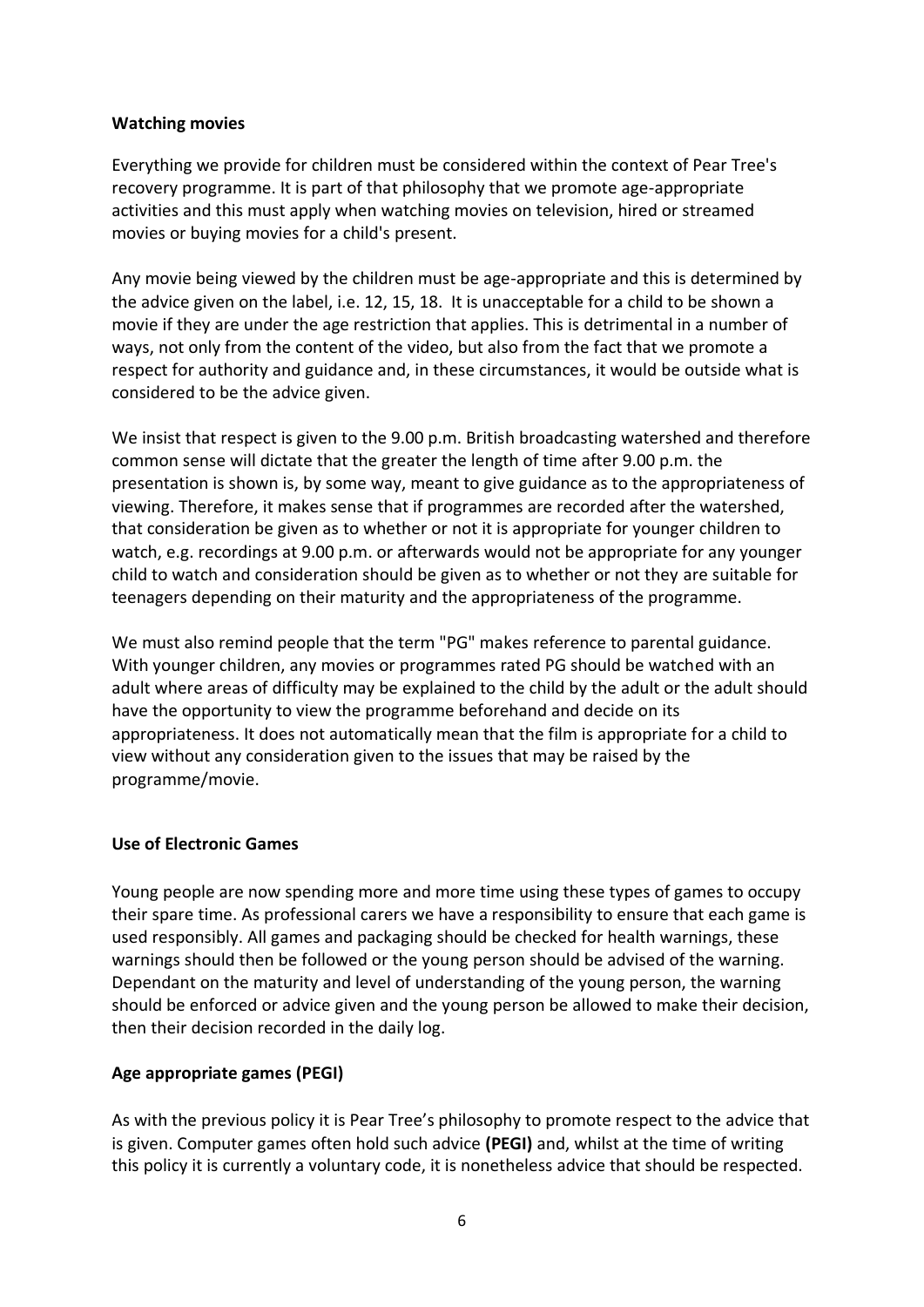Therefore, if video games are brought in for young people who have not reached the chronological age that the advice dictates, they should not be allowed to play such games. There are many reasons for this.

As stated above we have tried to create an environment where the ethos is consistent with promoting respect to advice from Authorities. In addition to this, video games may have two other themes for us to consider.

- An academic requirement whereby puzzles need to be worked out, which may require the child to be of certain age to be able to complete the game. If the child is not of that age it may be that the game is beyond the ability of the child and therefore we would be setting unachievable goals that may cause frustration.
- Another theme could be that of dramatic and graphic violence which, for the vast majority of young people, would not normally be detrimental. As the young people in our care have experienced traumas, this kind of violence may not be considered to be in the overall ethos that is hoped to benefit the child. This may be particularly relevant to games that involve hand-to-hand combat, which may have a negative influence on young people who have aggressive or behavioural difficulties.

In addition to this we also want young people to acknowledge their own chronological age. Many of the young people who are referred to Pear Tree have not had the opportunity to be a child and therefore it would be inappropriate to promote the idea that a child may be much older than they actually are.

# **Policy on pornographic material**

Pornographic material of any nature is not allowed in Pear Tree homes. The term pornographic would imply the exposure of the genitals or explicit postures that indicate sexual activity. The term pornographic material would not include exposed bodies that may appear in tabloid newspapers or teenage magazines that are accessible to all.

The issue of whether or not young people should be allowed to display posters of young people of the opposite sex, or in some cases, the same sex, wearing little if any clothing, is of course a matter that is regularly discussed. Pear Tree's policy is that such material that could be found displayed in age appropriate magazines, publications etc, that are readily available and sold across the counter to young people, would be something that should not be restricted, however, guidance should be given on appropriate positioning of such posters.

The fine line between allowing young people a normal developmental pathway without encouraging or promoting inhibitions and that of displaying what could be thought to be pornographic material, comes down to the exposure of the genital area and the implication of the posture.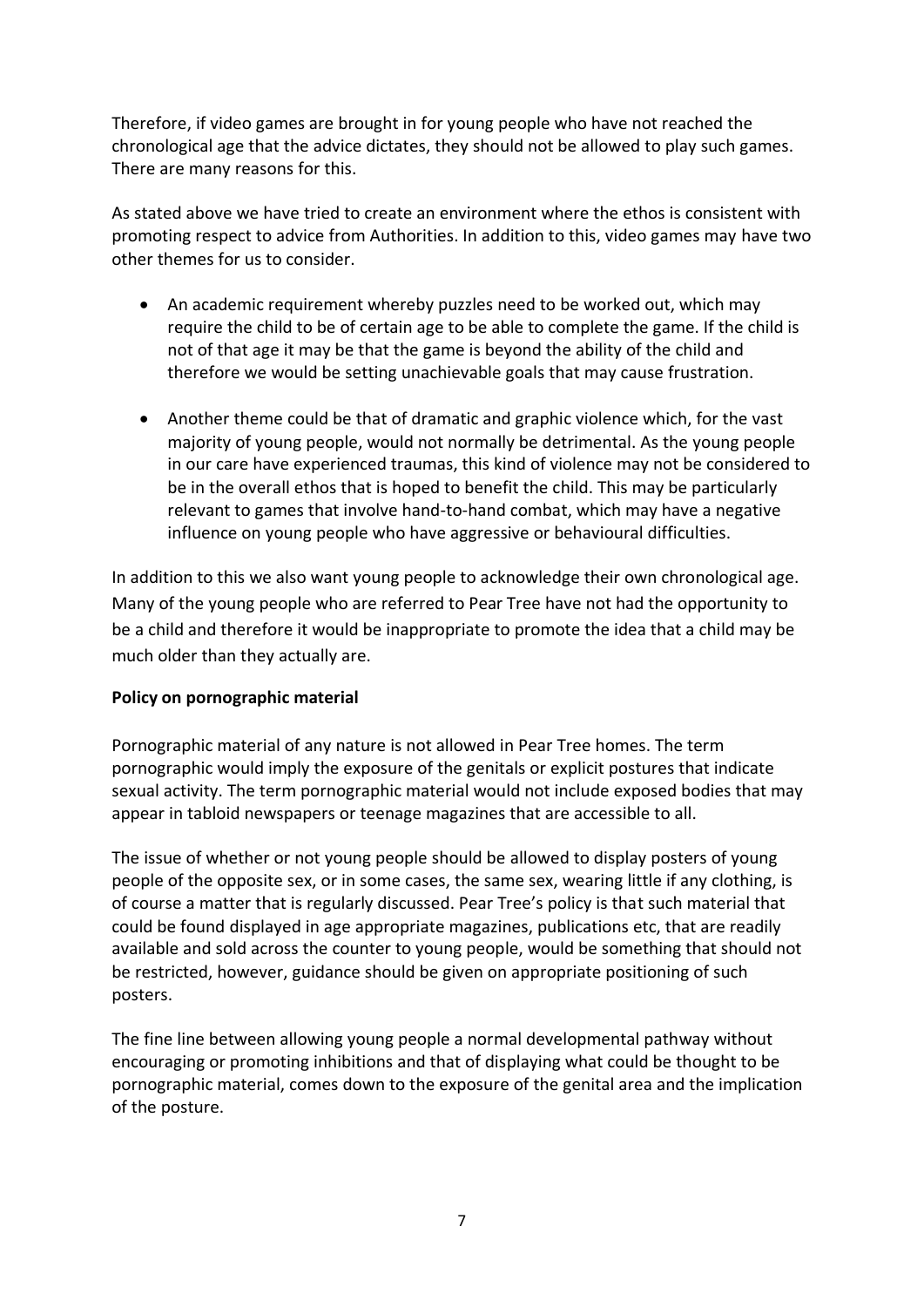#### **Advice regarding mobile phones**

The primary goal is that we aim to create as many opportunities for young people as we can in line with their peers and young people in a 'family' environment. Therefore, the acquisition and possession of a mobile phone should not automatically be ruled out. However, the following factors may also need to be given great consideration:

Young People should not use their mobile phone during school time.

When possible, parental controls or age appropriate restrictions enabled

Staff should explain the following to young people in a recorded session –

Staff should monitor the usage of the young persons mobile phone. Phones are permitted for use in the house at staff's discretion.

Staff reserve the right to make sure that cameras on mobile phones are being used correctly and not for use which would interfere with other persons privacy or personal space, or break the law. Failure to do so may result in the young person losing their phone indefinitely.

Staff to be aware that phones have access to the Internet. This is to be treated in the same way as Internet usage on computers and should be monitored.

Staff to be aware that some mobile phones have a voice recorder or video camera recording. This is to be treated in the same way as a camera. Anything which breaks the law will be passed on to the police and involve Child Protection if necessary.

Mobile phones need to be restricted from any young people to whom telephone calls need to be monitored either by way of supporting a child during telephone contact to relatives, by listening in to specific telephone calls as requested by the local authority or court.

If any of the above factors are relevant to either a particular child or any child within their home then mobile phones should not be permitted to be purchased or be in possession of a child. If the above factors are not relevant then consideration may be given for the child to purchase or have given, as a gift, a mobile phone. In these circumstances consideration should be given to providing appropriate advice in respect of the fact that the usability may be something that should be discussed as an issue in helping young people make firm decisions for themselves about the appropriate use of their own available spending money.

If mobile phones are allowed, young people should then be encouraged to use this phone as their main phone to contact friends. For contact with social worker, relatives or any other professional bodies, young people should be encouraged to use the household phone. If members of staff are taking young people on trips out and a child is in possession of a mobile phone the member of staff that is responsible for their care needs to determine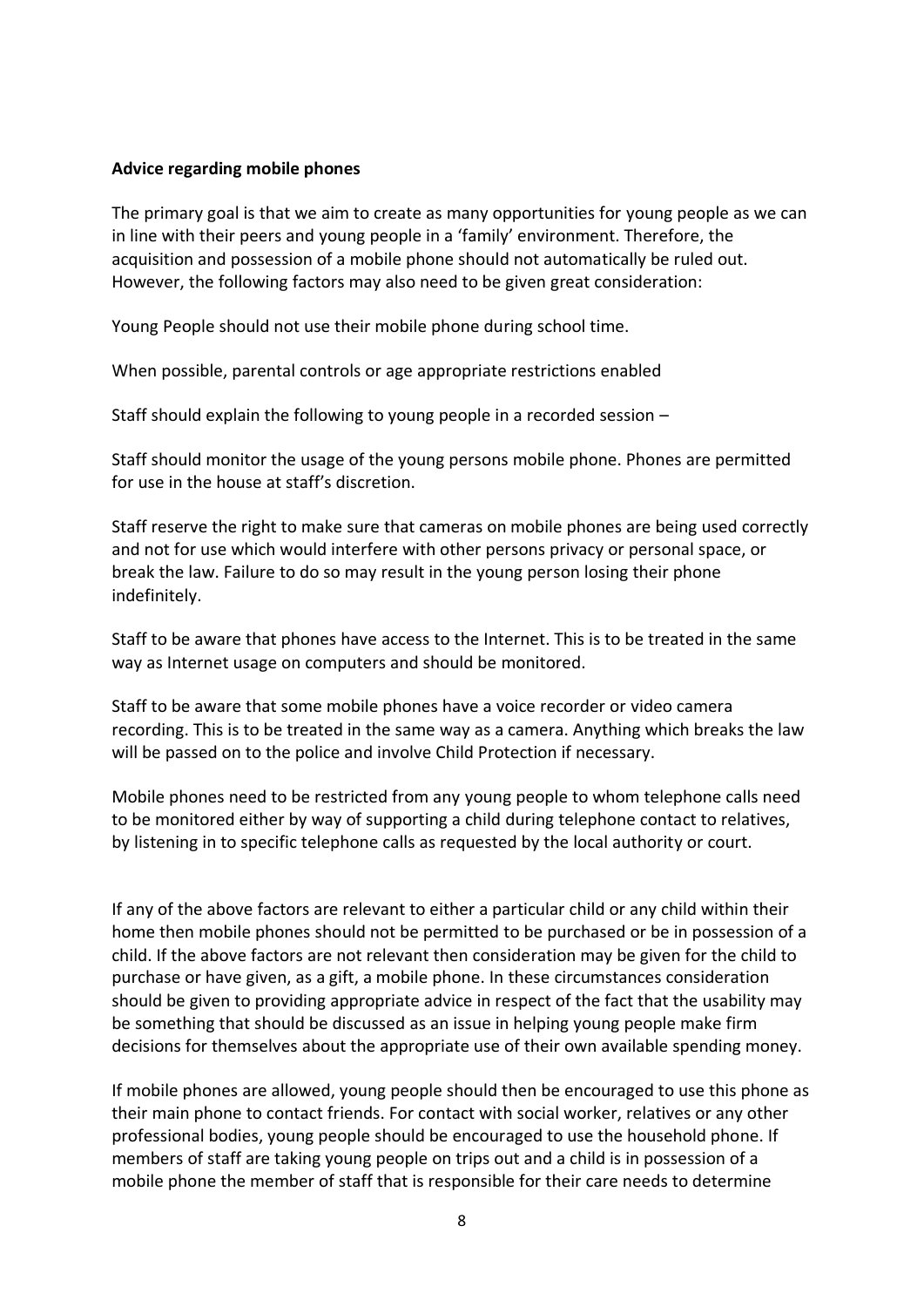whether or not it is appropriate for the child to bring the phone with them. There may be some circumstances where bringing a phone should be encouraged as part of accepted modern life, other circumstances may result in a member of staff feeling that the possession of this phone may inhibit or hinder the plans for the day ahead. This may be particularly relevant for young people with behavioural difficulties or young people having difficulties dealing with power, control and manipulation.

The possession of a mobile phone in a Pear Tree home needs to be assessed and monitored and decisions made accordingly on the basis of the mature (or lack of mature) attitude toward such items. The possession of a mobile phone in a Pear Tree home is a privilege and should be acknowledged as such and abuse of the phone would influence an assessed decision accordingly (as it would in any other home by any other parent.)

In line with recent advice for health reasons, the permission for a mobile phone should only be granted to young people above the age of 14 years.

Reference Documentation.

Adapted from Darlington Borough Councils Policies

# **Digital Imaging**

Digital imaging to include any form of capturing images, including digital cameras, cameras on mobile phones, video cameras , webcams etc.

With the development of digital technology and advancements in photography, mobile phones, video cameras, webcams etc., has brought about many issues for us to consider, particularly in the relation of capturing images of young people in our care. Consideration should be given to the following points.

Digital cameras or cameras of any kind should not be allowed to be used in the home by the children unless under strict supervision and the ownership of the camera and memory card should remain the property of the home and the responsibility of those running the home. Children should be encouraged to use cameras to compile work for life story work etc, however the ownership and as such the decision making process should remain in the control of the adults. Careful consideration being given to any distribution of such images. I.e. photographs home to parents etc. may be appropriate providing it does not give information of other children.

#### Staff Responsibilities

All professional people are involved with the responsibilities of handling, dealing and looking after confidential information. Digital imagery of any kind should be considered in a similar way. Previously confidentiality has been confined to information in written form about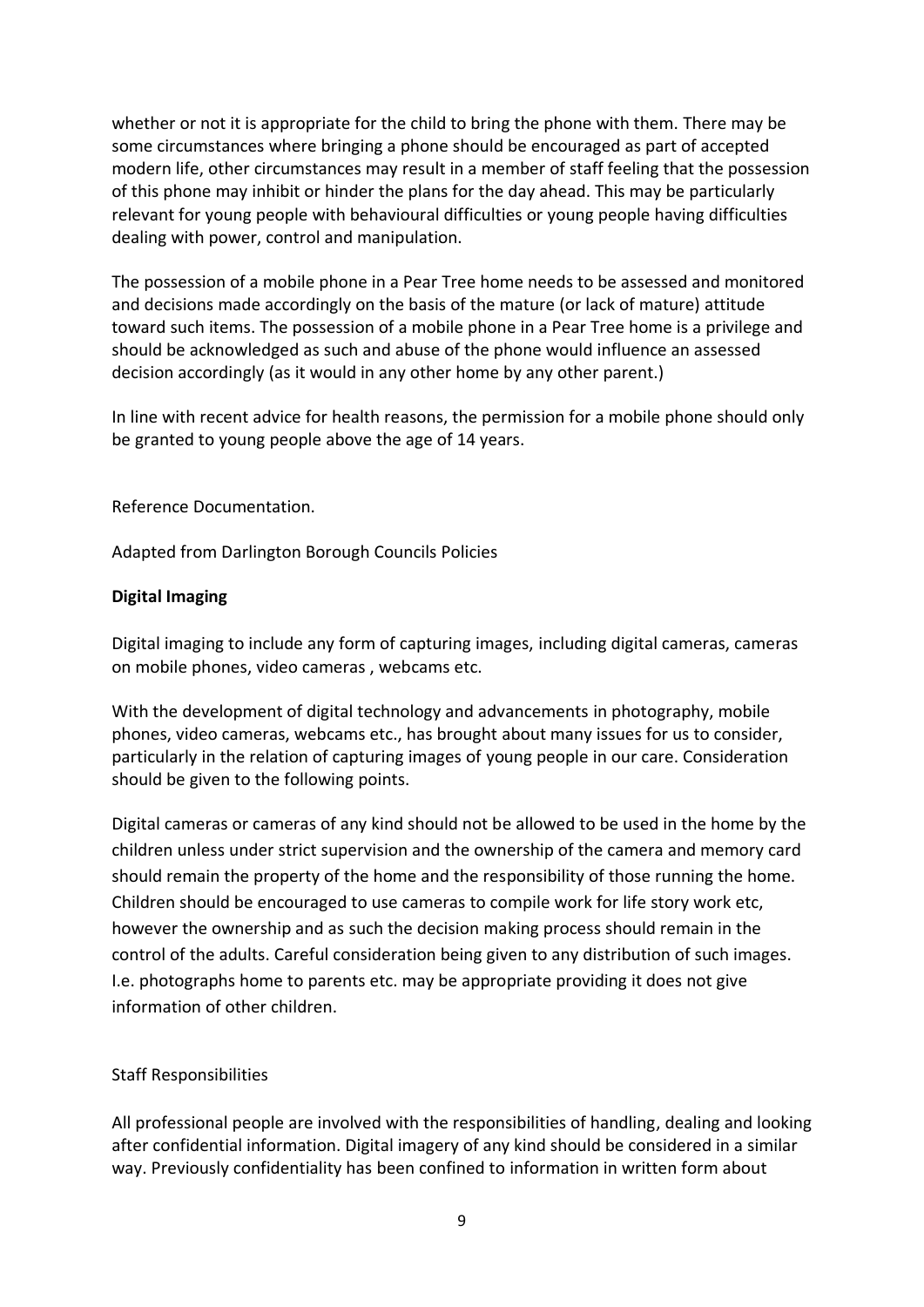backgrounds, experiences, incidents etc. Digital imagery has brought us to consider the fact that we are capturing information about young people that can viewed in a visual form and transferred and perhaps even used inappropriately very easily. Therefore when dealing with digital imagery staff should recognise that they are handling in essence confidential information about a young person and it should be treated as such with careful consideration being given at each step of the way when deciding what to do with such information.

For example members of staff may come to work with mobile phones with digital cameras attached, it may be on occasions appropriate to take photographs of children with such cameras with the intention of providing images to be used for the children, however, if that information is then circulated outside of that context i.e. downloaded onto the internet, emailing to other people, for whatever purpose, who are not involved in the care and welfare of the children that should be considered to be a breach of confidentiality. Likewise images taken on mobile phones with video attachments or camcorders should be viewed in a similar light. Downloading onto the internet at any point in time for any reason should be considered to be inappropriate and a breach of confidentiality. (Unless it is our own restricted access website for professional use only.)

# **Disposal of I.T. equipment**

When computers used for company business, that may have stored confidential information, have come to the end of their working life, they must be returned to Head Office, where the hard drive is to be removed and stored in the archive department. The remaining equipment is then to be disposed of via municipal waste department.

#### **Virus Protection Procedure**

In order to prevent the introduction of virus contamination into the software system the following must be observed:-

- a. Unauthorised software including public domain software, magazine cover disks/CDs or Internet/World Wide Web downloads must not be used.
- b. All software must be virus checked using standard testing procedures before being used.

#### **Staff use of computer equipment**

In order to control the use of the Organisation's computer equipment and reduce the risk of contamination the following will apply:

a) the introduction of new software must first of all be checked and authorised by the Head Office before general use will be permitted;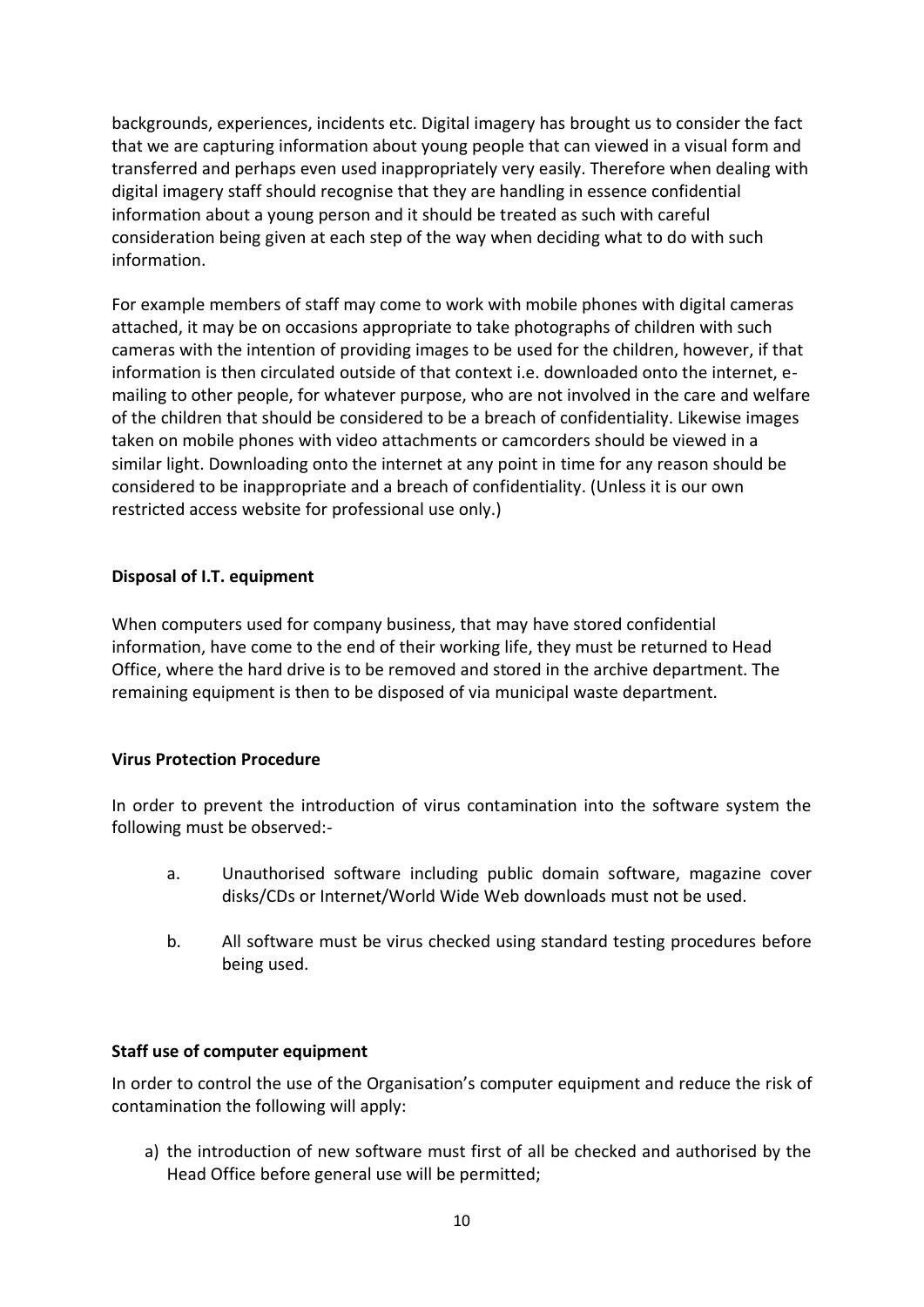- b) only authorised staff should have access to the Organisation's computer equipment;
- c) only authorised software may be used on any of the Organisation's computer equipment:
- d) only software that is used for business applications may be used;
- e) no software may be brought onto or taken from the Organisation's premises without prior authorisation;
- f) unauthorised access to the computer facility will result in disciplinary action; and
- g) unauthorised copying and/or removal of computer equipment/software will result in disciplinary action; such actions could lead to dismissal.

# **Staff e-mail and internet policy**

#### **Introduction**

The purpose of the Internet and E-mail policy is to provide a framework to ensure that there is continuity of procedures in the usage of Internet and e-mail within the Organisation. The internet and e-mail system have established themselves as an important communications facility within the Organisation and have provided us with contact with professional and academic sources throughout the world. Therefore, to ensure that we are able to utilise the system to its optimum we have devised a policy that provides maximum use of the facility whilst ensuring compliance with the legislation throughout.

#### **Internet**

Where appropriate, duly authorised staff are encouraged to make use of the Internet as part of their official and professional activities. Attention must be paid to ensuring that published information has relevance to normal professional activities before material is released in the Organisation's name. Where personal views are expressed a disclaimer stating that this is the case should be clearly added to all correspondence. The intellectual property right and copyright must not be compromised when publishing on the Internet. The availability and variety of information on the Internet has meant that it can be used to obtain material reasonably considered to be offensive. The use of the Internet to access and/or distribute any kind of offensive material, or material that is not work-related, leaves an individual liable to disciplinary action which could lead to dismissal.

#### **Procedures – Acceptable/Unacceptable Use**

h) Unauthorised or inappropriate use of the internet system may result in disciplinary action which could result in summary dismissal.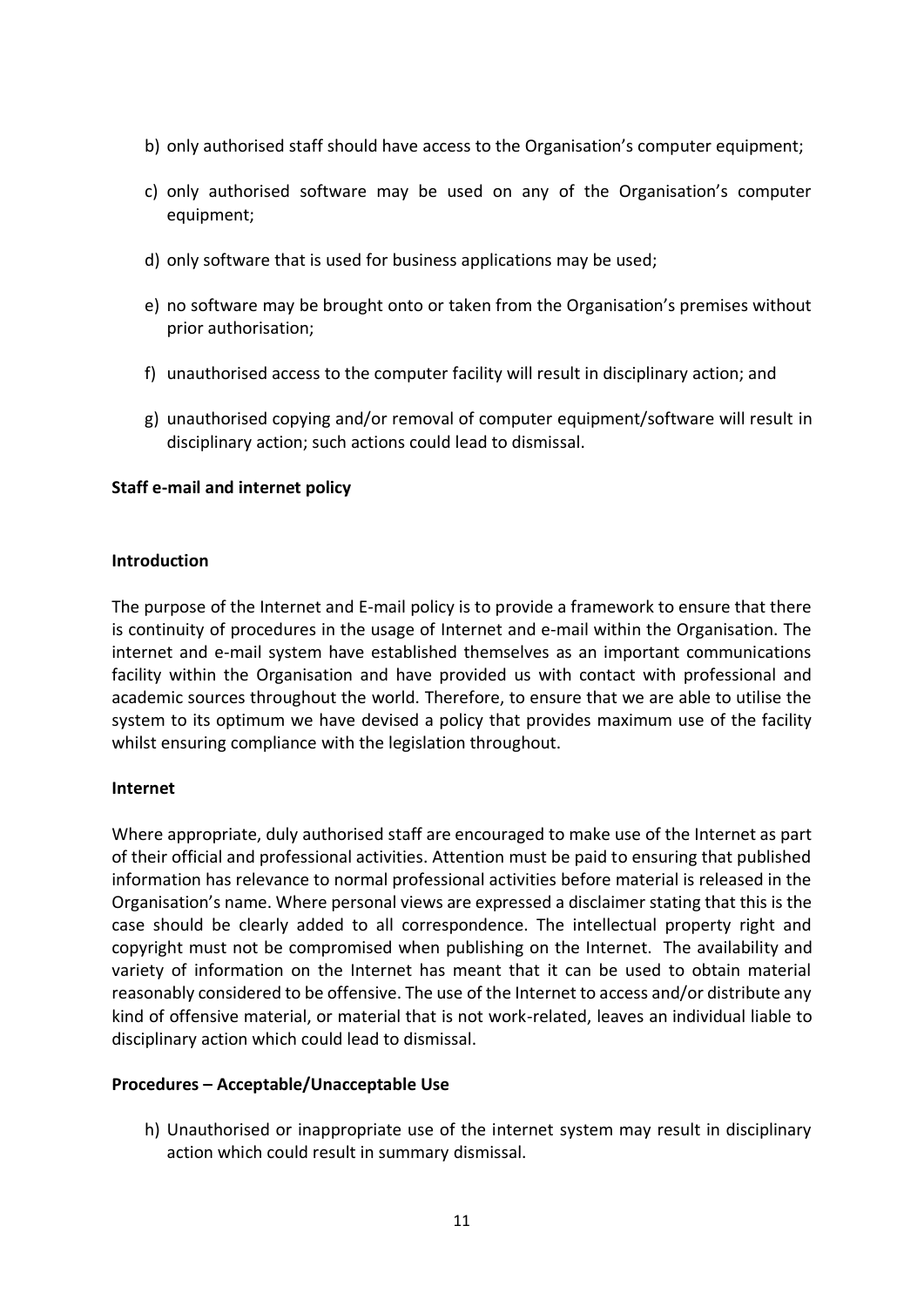- i) The internet system is available for legitimate business use and matters concerned directly with the job being done. Employees using the internet system should give particular attention to the following points:
	- i) comply with all of our internet standards;
	- ii) private use of the internet should be used outside of your normal working hours;
	- iii) you should not access websites which put our internet at risk of (but not limited to) viruses, compromising our copyright or intellectual property rights; and
	- iv) you should not access or transmit pornography.

# **E-mail**

The use of the e-mail system is encouraged as its appropriate use facilitates efficiency. Used correctly it is a facility that is of assistance to employees. Inappropriate use however causes many problems including distractions, time wasting and legal claims. The procedure sets out the Organisation's position on the correct use of the e-mail system.

#### **Procedures - Authorised Use**

- j) Unauthorised or inappropriate use of the e-mail system may result in disciplinary action which could include summary dismissal.
- k) The e-mail system is available for communication and matters directly concerned with the legitimate business of the Organisation. Employees using the e-mail system should give particular attention to the following points:
	- i) comply with all Organisation communication standards;
	- ii) e-mail messages and copies should only be sent to those for whom they are particularly relevant;
	- iii) e-mail should not be used as a substitute for face-to-face communication or telephone contact. Abusive e-mails must not be sent. Hasty messages sent without proper consideration can cause upset, concern or misunderstanding;
	- iv) if the e-mail is confidential the user must ensure that the necessary steps are taken to protect confidentiality. The Organisation will be liable for infringing copyright or any defamatory information that is circulated either within the Organisation or to external users of the system; and
	- v) offers or contracts transmitted by e-mail are as legally binding on the Organisation as those sent on paper.
	- c) The Organisation will not tolerate the use of the e-mail system for unofficial or inappropriate purposes, including: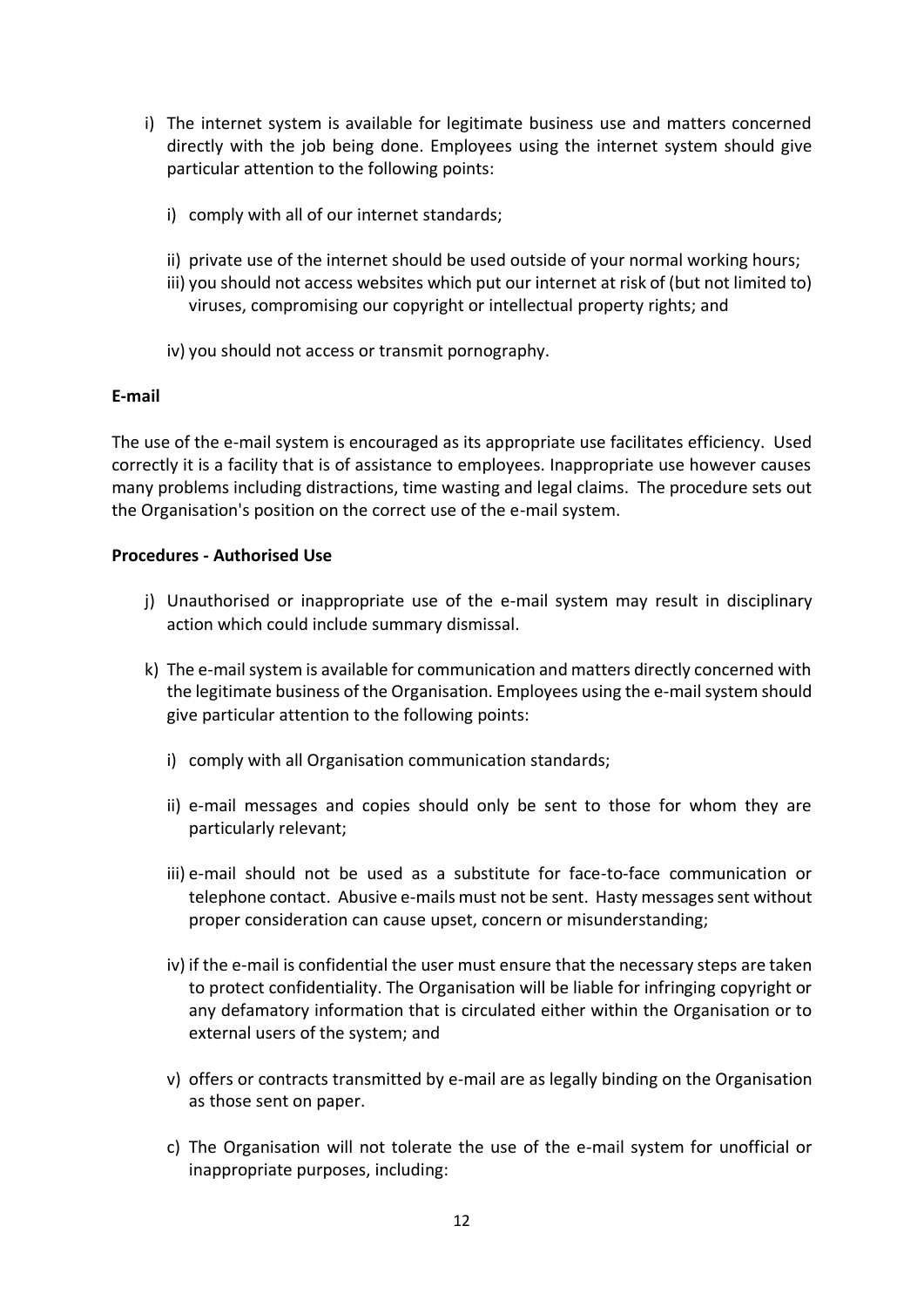- i) any messages that could constitute bullying, harassment or other detriment;
- ii) personal use (e.g. social invitations, personal messages, jokes, cartoons, chain letters or other private matters):
- iii) on-line gambling;
- iv) accessing or transmitting pornography;
- v) transmitting copyright information and/or any software available to the user; or
- vi) posting confidential information about other employees, the Organisation, the children or young people or the Organisation's suppliers.

#### **Monitoring**

We reserve the right to monitor all e-mail/internet activity by you for the purposes of ensuring compliance with our policies and procedures and of ensuring compliance with the relevant regulatory requirements. This includes monitoring of any additional accounts you may be requested to set up for the purposes of performing your work tasks, which are subject to the same rules as your work email account. Information acquired through such monitoring may be used as evidence in disciplinary proceedings. Monitoring your usage will mean processing your personal data. You may read more about the data we hold on you, why we hold it and the lawful basis that applies in the employee privacy notice.

#### **Staff use of social networking sites**

Any work related issue or material that could identify an individual who is a child or young person or work colleague, which could adversely affect any of the above or the Organisation must not be placed on a social networking site. This means that work related matters must not be placed on any such site at any time either during or outside of working hours and includes access via any computer equipment or mobile device. Employees are not permitted to add parents as friends on social networking sites.

Under no circumstances should you post negative or derogatory comments relating to the Organisation or your employment with us, as comments such as these can have a detrimental impact on our reputation, even if you are not directly linked to clients of the Organisation. This includes posting information following the end of your employment. Similarly thought